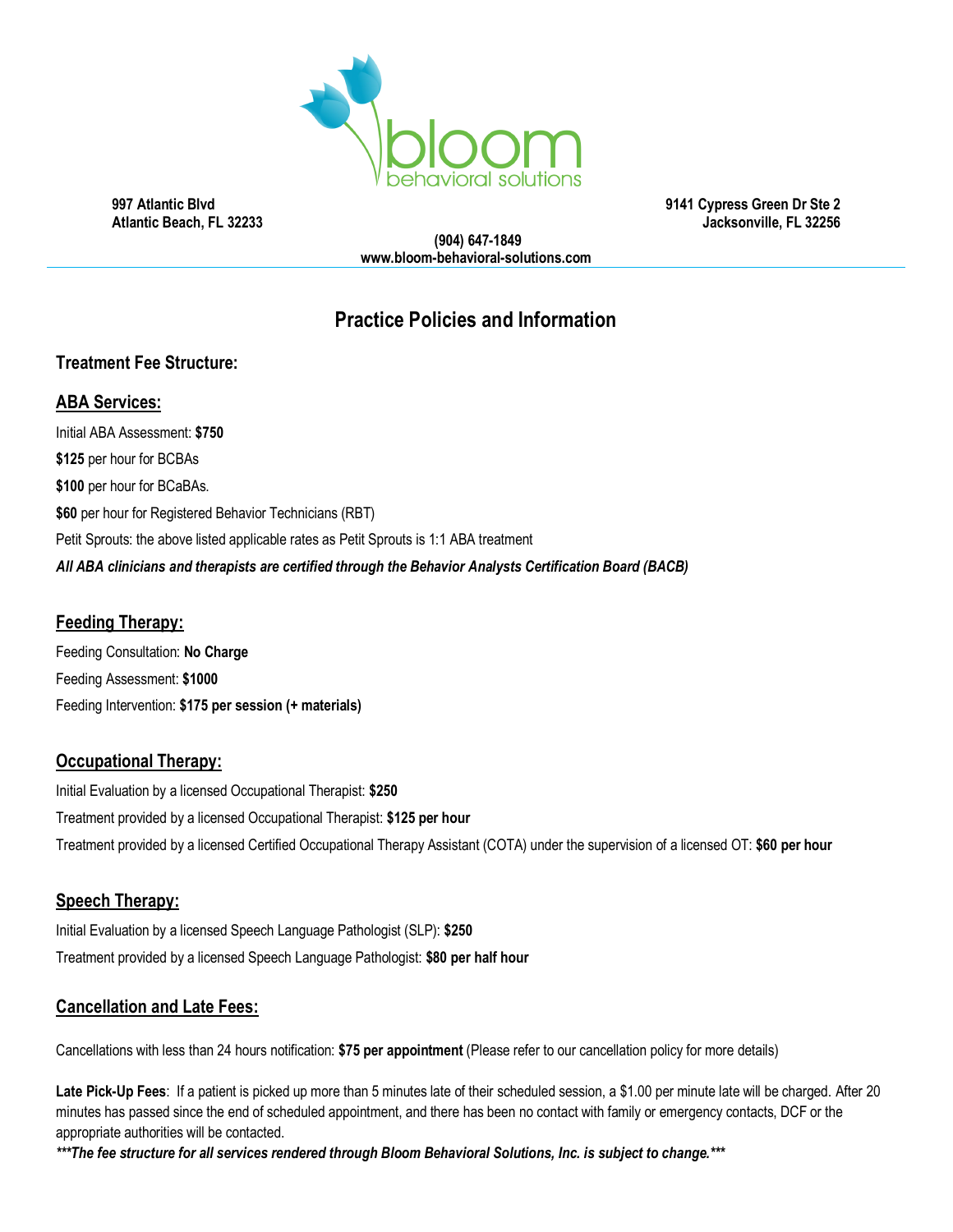# **Payments**

**All Payments are due at the time services are rendered**. Payments include private pay fees, co-payments, cost shares, unmet deductibles, and any other miscellaneous charges**. As a courtesy, Bloom will submit claims on your behalf to your insurance company. In the event that services are not covered, the appropriate responsible party will be invoiced for the services rendered.** 

Past due accounts are charged a late fee of **10% of the total bill** and are subject to being sent to collections.

Clients whose accounts are in a past due status and who have not made **prior** arrangements with our office manager for payment may have services put on hold until payment is received. In the event that services are placed on hold due to financial default, the client's prior treatment schedule may no longer be valid. If, and when, services resume when the account becomes current, a new scheduling contract may be required due to limitations within the company's scheduling and staffing abilities.

In some cases, materials may be purchased for the client. Such purchases may include food, diapers, etc. These items will go on an invoice and must be paid at the time services are rendered.

**Clients who are seeking third party reimbursement acknowledge the client's ultimate financial responsibility for services rendered in the event that your insurance company denies payment, or does not remit payment to Bloom.** 

#### **Appointments & Scheduling**

# **Description of Services:**

We are able to provide treatment within the boundaries of your scheduling agreement. **Bloom is not equipped to provide on-call services, or emergency treatment.** In special circumstances, and advanced scheduling, we may accommodate meetings, PMT, off-site treatment, etc. outside of the agreed upon treatment schedule.

#### **Scheduling Procedures**:

There are many variables incorporated with the development of a treatment schedule. Such variables include insurance coverage, treatment authorizations, program needs, permitted providers, and therapist availability. We will do our best to accommodate requested days/times. However, please note that the aforementioned variables may impede certain requests.

#### *Please Note: An assessment does NOT guarantee further provision of services. Services are recommended based upon the clinical recommendation of the provider, medical necessity, and service availability.*

# **Scheduling Agreement:**

Once a set schedule is developed for a patient, the client will be provided with a scheduling agreement that states that they understand and will adhere to the treatment schedule. Please refer to the cancellation and attendance policy for fees. The scheduling agreement is NOT a guarantee of services. Due to expected and unexpected variables, this may include, but is not limited to clinician availability, illness, authorizations requirements/restrictions, and time when the clinic is closed due to trainings or extreme weather-related emergencies. Throughout the duration of treatment at Bloom, schedules may be modified due to medical necessity as well. Such circumstances include clinical recommendations for the increase or reduction in treatment based upon patient progress.

# **Arrival Procedures**:

If you arrive early to your appointment, you are more than welcome to wait in the lobby. Please note that our therapists typically have appointments back-to-back. Thus, in most cases we are not able to start the scheduled therapy session in advance if you arrive early. **Please note, repeated late arrivals may lead to changes within the treatment schedule**.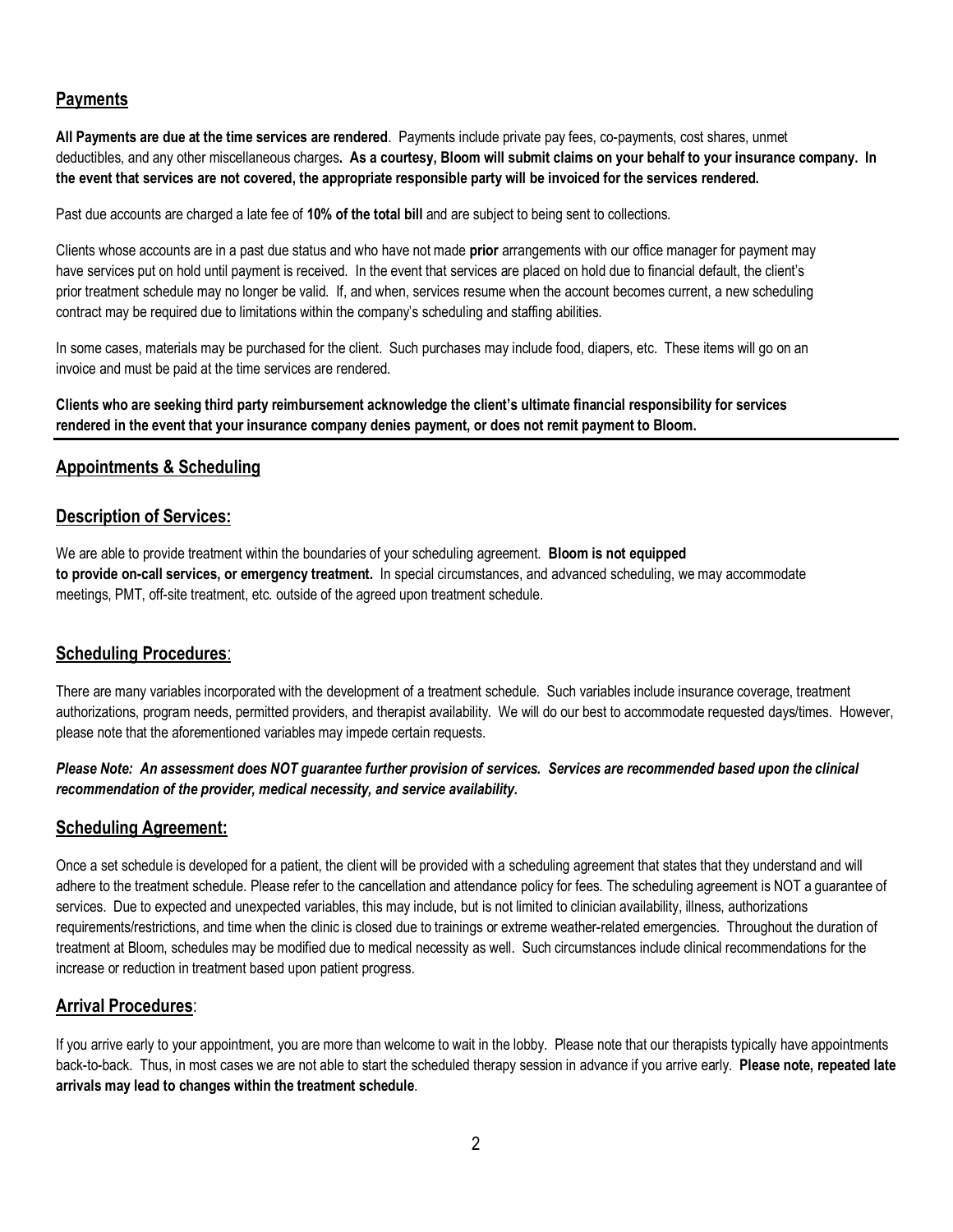# **Late Fees:**

Please arrive 10 minutes prior to the end of your therapy appointment to discuss the progress of the session. If you arrive more than 5 minutes past the scheduled ending time of your appointment, your account will be subject to a late fee of a \$1 per minute late*. All late fee payments are due*  before your next appointment. If payment is not made by that date, services may not be rendered. In the event that late arrivals are *reoccurring, your set schedule may be modified or no longer honored.*

### **Cancellation and Attendance Policies**

### **Illness Policy:**

If a patient is ill, please notify the clinic as soon as possible to reschedule your appointment. Illness for Bloom Behavioral Solutions is defined as vomiting and/or diarrhea, having a fever of 100.4 or above, eye or respiratory discharge, open sores that are not able to be covered, and/or having known bacterial infections. In order to return to therapy, the patient must be fever free for 24 hours.

Patients that present with illness symptoms may be sent home at the discretion of management.

In the event that patients miss more than 3 consecutive appointments, are hospitalized, or seeks medical attention from a hospital facility, they must provide a physician's note to return to therapy. A copy of medical records outlining physical restrictions upon return to therapy must also be provided.

At Bloom we take universal medical facility precautions for the protection of our clients and staff.

# **Cancellations**:

A cancellation with **less than 24 hours**, may result in a **\$75 fee per cancellation**. A cancellation is defined per appointment. For instance, if a patient is scheduled for three different therapies (ABA, OT, Speech), the fee will be \$225. We ask that you provide our staff with as much notice as possible for cancellations, so that we may modify the therapist's schedules accordingly.

# **Attendance Expectations:**

Each client is expected to **attend 90% of therapy** per their contractual scheduling agreement **per quarter**, as outlined prior to the commencement of continuous care. The scheduling agreement is based upon clinician recommended care, clinician, and client availability, and client agreement. The quarters are based upon the 12-month calendar year beginning in January.

# **Discharge and Transfer of Service Procedures:**

It is common for therapists to refer a client to a different practice to accommodate the specific needs of a patient and/or adhere to company policies. Additionally, failure to adhere to contingency contracts between Bloom Behavioral Solutions, Inc. and the appropriate client parties, transfer and discharge procedures may take place. Please refer to your individual agreements with your therapists for specific discharge criteria.

*Bloom Behavioral Solutions, Inc. adheres to all required ethical standards and guidelines from the BACB and the enforceable standards of the APA*  for all services, including discharge and transfer of service procedures. Bloom Behavioral Solutions, Inc. reserves the right to cease services if the *client does not adhere to the company policies outlined in the present document. Bloom Behavioral Solutions, Inc. does not discriminate between race, gender, religious belief, or sexual orientation.* 

# **Travel & Transportation Procedures:**

In-home or community services may be provided when deemed a medically, or clinically appropriate component of the patient's plan of care. Such services will be provided on a case by case basis, and limited to the availability of the treatment team.

The mileage radius for off-site services is limited to a **20-mile** radius from the clinical location.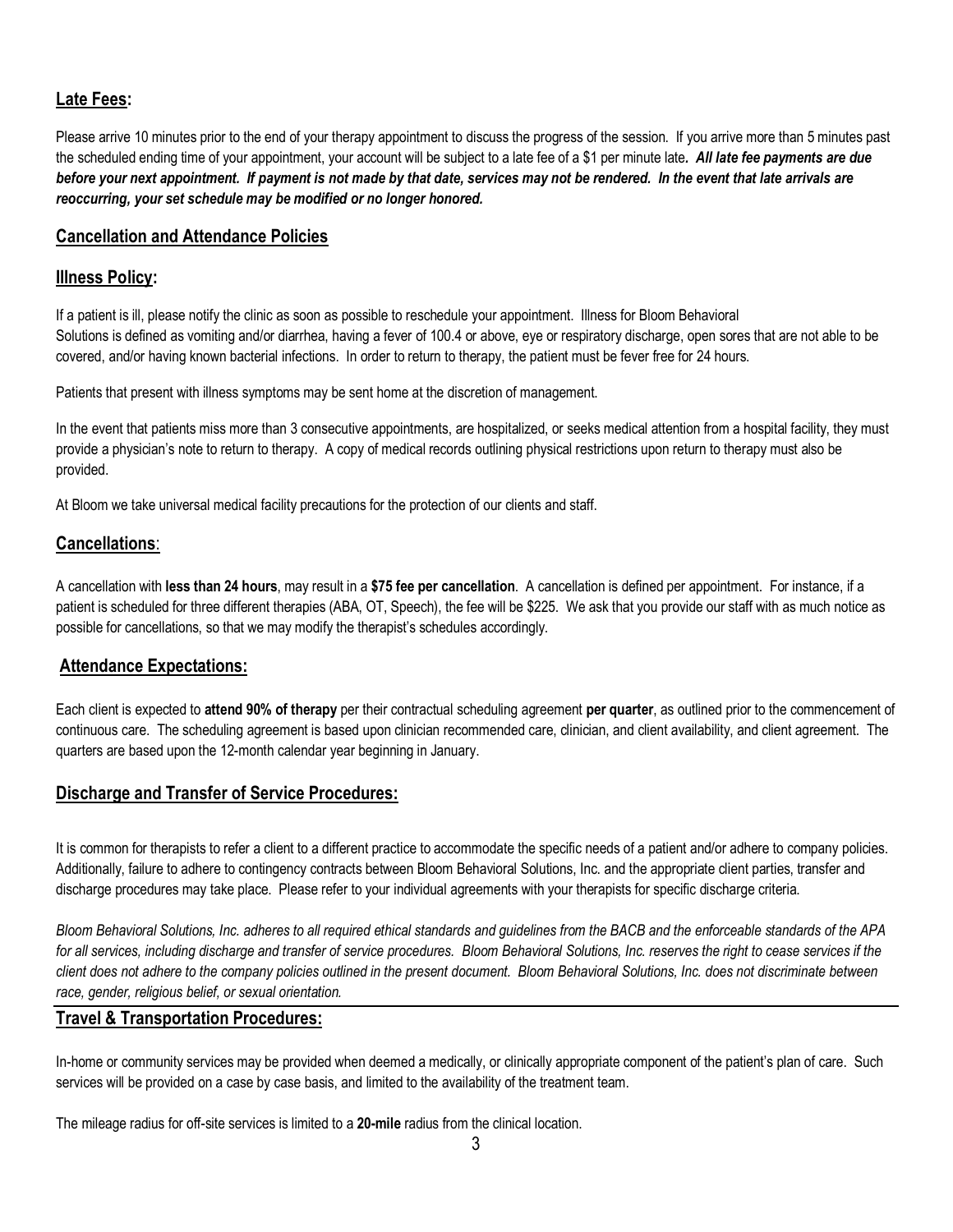Patient transportation by clinical staff may be determined a necessary component of the patient's program. This may include, but not limited to community therapy. If you agree to this service, you must sign the Patient Transportation Acknowledgement and Policy Form.

# **Expectations from Caregivers and Guardians for Clinical and On-Site Treatment**

# **Caregiver Training:**

To ensure the continuity of care it is essential that caregivers participate in the treatment plan of the patient. Caregivers such as parents or legal guardians are expected to attend quarterly meetings with therapists and supervisors to review current prognosis and further clinical expectations. Your therapist/supervising clinician may require you to collect data in the home environment to track behavioral progress. This is an integral part of therapy, and necessary for appropriate modifications to treatment plans. Additionally, caregiver training may be a program requirement based upon treatment goals and generalization of skill acquisition.

Contingency Contracts may be required based upon your child's program and amount of necessary caregiver training.

# **Clinical Materials Responsibility:**

Caregivers are responsible for all materials necessary to provide for a patient's basic needs and treatment program. This may include, but is not limited to food, additional clothing, reinforcers, communication devices, toileting materials, etc. In the event that necessary materials are not sufficiently provided, Bloom may provide such resources and bill the client for the amount purchased.

#### **In-Home Requirements:**

A parent or caretaker must be present during the therapy session if there are children other than the patient such as siblings that are also present. A parent or caretaker is not required to be present during the therapy session if there are no children other than the patient left in the home. In the event that the parent or caretaker leaves the home during the therapy session, they must return at least 10 minutes prior to the end of therapy. A therapist may only leave a patient with caretakers that are listed under the caretaker section.

It is the responsibility of the parent or caretaker to provide a therapeutic environment in the home that is free from distractions or interruptions. In most cases, this includes pets or siblings that could interfere with the progress of the session. In some circumstances, the therapist may request the presence of parents or siblings for training purposes. In some situations, problem behaviors may occur. These behaviors might include, but are not limited to, verbal or physical aggression, property destruction, self-injurious behaviors, etc.

Our in-home therapists are trained extensively on how to deescalate problem behaviors. Therefore, it is imperative due to company policy, involvement from parents or caretakers is not permissible unless otherwise stated or a caretaker training session is in place. Based on the environment, a therapist might choose to work with the patient in a room with closed doors, such as the child's bedroom. This is a common practice in therapy depending on target skills and environmental factors.

# **Ethical Guidelines**

Although the relationship between a provider and client involves personal interactions and discussions, it is important that a professional relationship is maintained. Each discipline offered by Bloom Behavioral Solutions is subject to ethical standards set forth by the governing body of that disciple. Below are examples of situations that can become ethical concerns and therefore dictate the interaction a provider can have with a client.

- Dual Relationships: Guidelines require that Dual Relationships between provider and client be avoided. The relationship between the provider and the client should be a professional one, with focus on the client and his or her treatment. To prevent dual relationships from forming, the following policies have been developed.
- Social Media (i.e. Facebook, Twitter, Instagram, text messaging, etc.): It is policy that staff is not connected to active providers/active clients through social media websites including, but not limited to, Facebook, Twitter, Instagram, etc. If text messaging is the preferred form of communication for the parents, it is only to discuss scheduling and cancellations. In addition, all email communication should be clientfocused.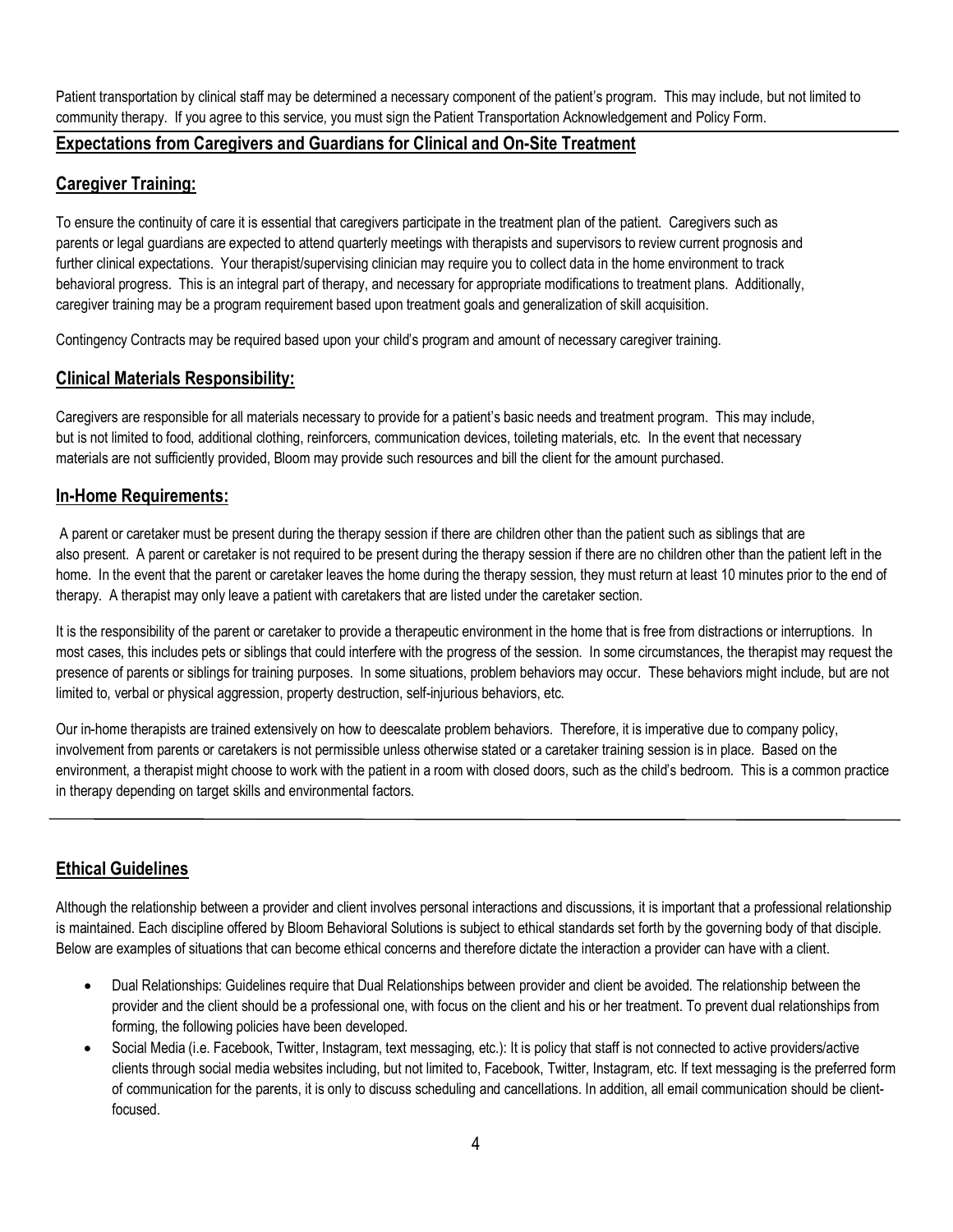• Gifts (birthdays, holidays, goodbyes, etc.): In order to prevent potential dual relationships from forming, Bloom Behavioral Solutions has a gift policy in place that prevents staff from accepting gifts of any type from a client. While we very much appreciate this token, it can make the provider-client relationship cloudy and difficult to prevent from turning into a dual relationship.

Any client/patient with concern or complaints can complete the Patient Concern Form or request to speak with the owners or Business Manager.

The following is a list of governing boards and the website to access each discipline's Code of Ethics:

Behavior Analyst Certification Board

https://www.bacb.com/wp-content/uploads/BACB-Compliance-Code-english\_190318.pdf

American Speech-Language Hearing Association (ASHA)

https://www.asha.org/Code-of-Ethics/

The American Occupation Therapy Association, Inc. (AOTA)

<https://www.aota.org/Practice/Ethics.aspx>

# **CLIENT RIGHTS AND RESPONSIBLITIES**

- Clients have the right to be treated with dignity and respect.
- Clients have the right to fair treatment. This is regardless of their race, religion, gender, ethnicity, age, disability or source of payment.
- Clients have the right to have their treatment and other client information kept private.
- Clients have the right to have an easy-to- understand explanation of their condition and treatment.
- Clients have the right to know all about their treatment choices, regardless of cost or coverage.
- Clients have the right to information about providers.
- Clients have the right to know the client clinical guidelines used in providing and/or managing their care.
- Clients have the right to share in the formation of their treatment plan.
- Clients have the right to know about their rights and responsibilities in the treatment process.
- Clients and providers have the right to be treated and work in an environment that is free from any form of sexual harassment.
- Clients have the responsibility to give providers the information they need to deliver the best possible care.
- Clients have the responsibility to let their provider know when the treatment plan no longer works for them.
- Clients have the responsibility to follow their medication plan. They must tell their provider about medication changes, including medications given to them by other providers.
- Clients have the responsibility to treat those giving them care with dignity and respect.
- Clients have the responsibility to keep their appointments. Clients should call their providers as soon as possible if they need to cancel visits.
- Clients have the responsibility to ask their providers questions about their care. This is so they can understand their care and their role in that care.
- Clients have the responsibility to follow the plans and instructions for their care. The care is to be agreed upon by the client and provider.
- Clients have the responsibility to know the terms of their insurance policy coverage.
- Clients have the responsibility to pay for services rendered in a timely manner.